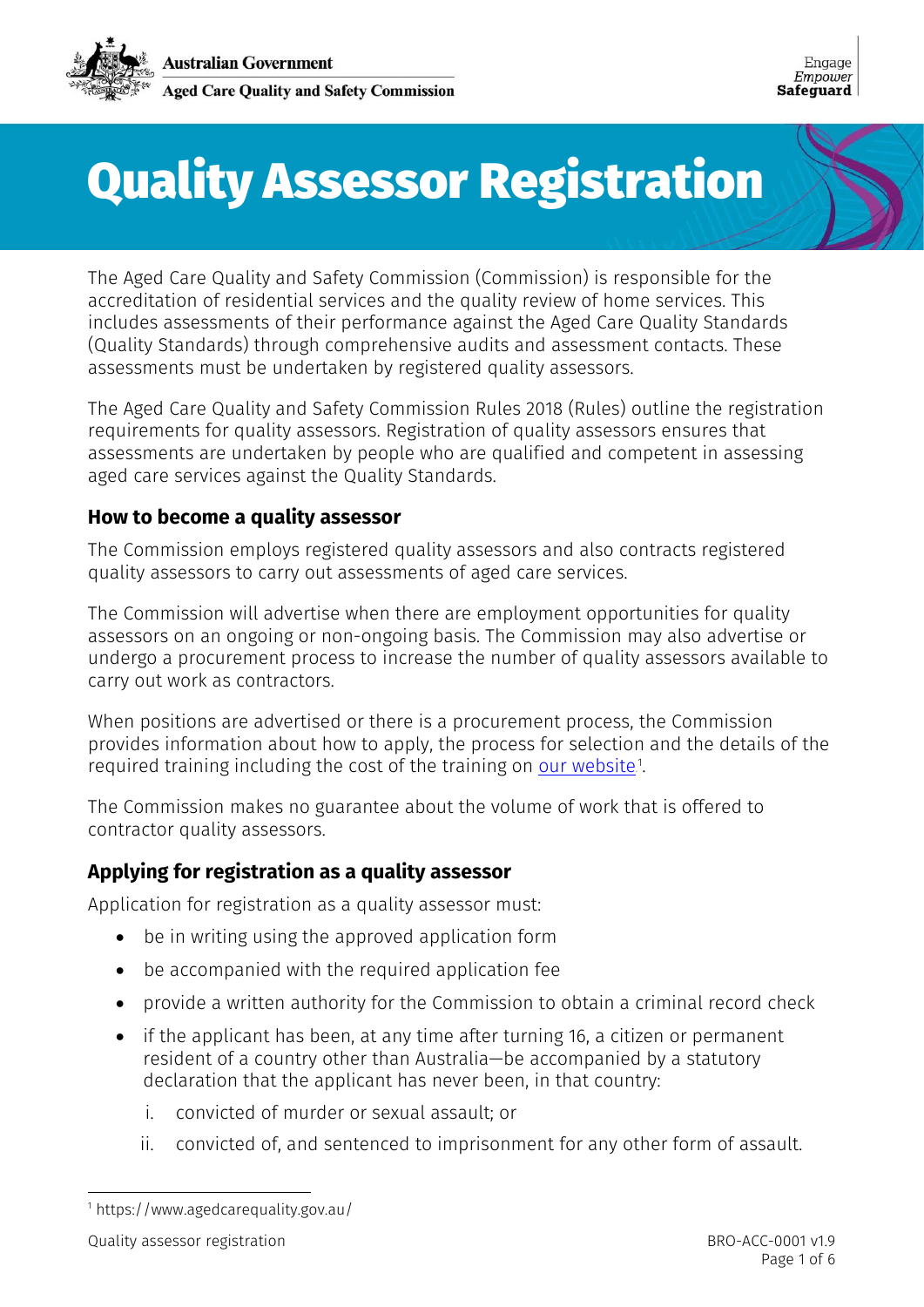## National Criminal History Checks and Statutory Declaration

The Commission requires a criminal record check to be conducted on each applicant for registration as a quality assessor. The Commission cannot register anyone as a quality assessor who has been convicted of murder or sexual assault or convicted and sentenced to imprisonment for any other form of assault.

Anyone who has been a citizen or permanent resident of a country other than Australia since turning 16 years of age is required to provide a statutory declaration that they have not been convicted of these offences.

#### Registration application fee

The <u>Commission's website</u><sup>2</sup> provides details on the registration application fee. The fee is adjusted on 1 July each year in line with the consumer price index.

This is a fee for lodgement and processing of the registration application. It is nonrefundable, including where applications are unsuccessful.

#### **Decision to register a person as a quality assessor**

A delegate of the Aged Care Quality and Safety Commissioner (Commissioner) will make a decision on whether to register a person as a quality assessor based on the following:

- the person has been accepted for and successfully completed an assessor course as approved by the Commissioner
- the person has completed the Commission's orientation program
- the person has agreed to meet obligations as a quality assessor listed below
- a police report issued for the person after application does not record the person has been, in Australia:
	- i. convicted of murder or sexual assault; or
	- ii. convicted of, and sentenced to imprisonment for, any other form of assault
- if the applicant has been, at any time after turning 16, a citizen or permanent resident of a country other than Australia, a statutory declaration states that the applicant has never been, in that country:
	- i. convicted of murder or sexual assault; or
	- ii. convicted of, and sentenced to imprisonment for, any other form of assault
- if the person was previously registered as a quality assessor the person's performance of their functions and exercise of powers as a quality assessor was satisfactory

<sup>-</sup><sup>2</sup> https://www.agedcarequality.gov.au/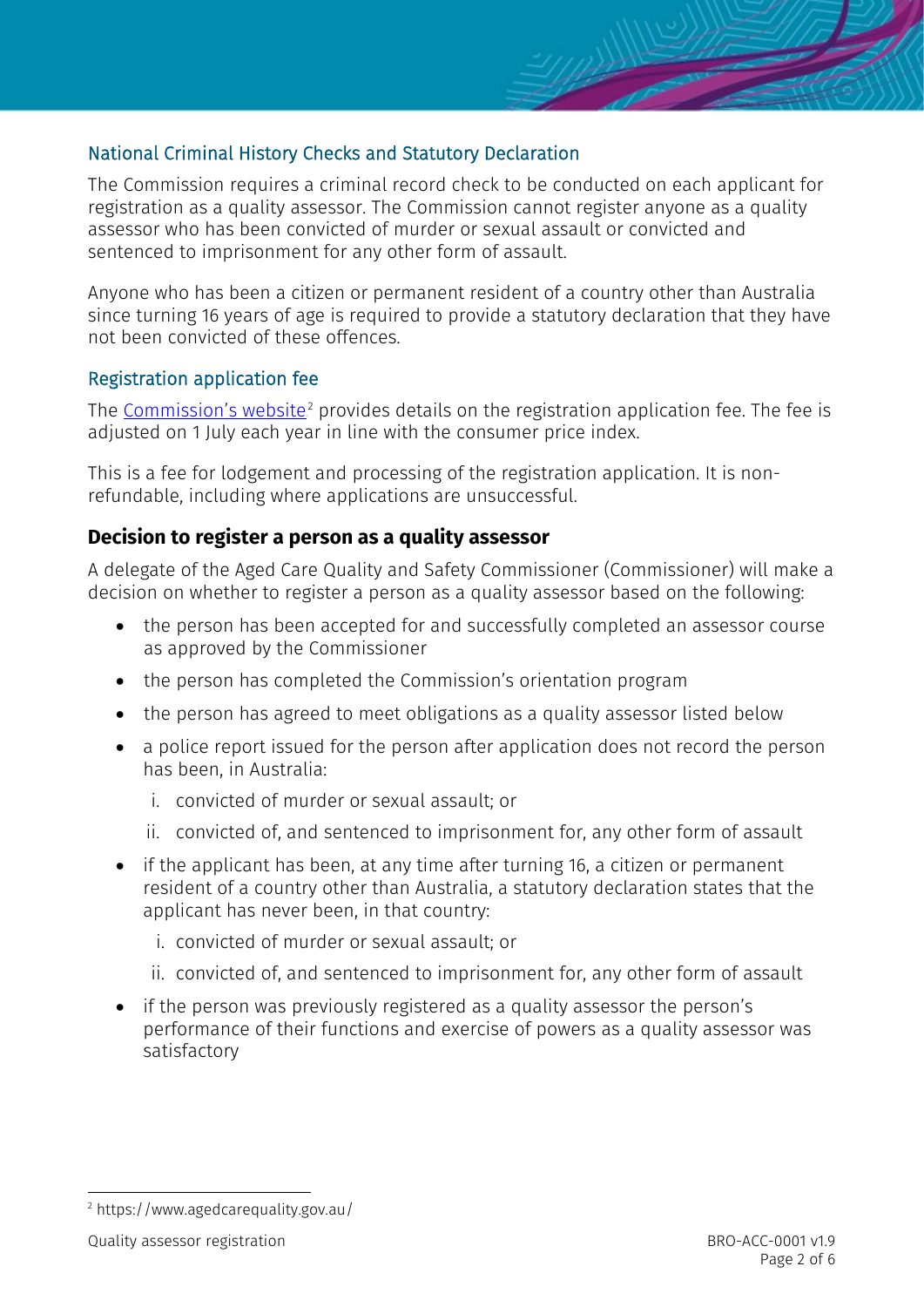- the applicant meets any other requirements specified by the Commissioner, this includes:
	- i. compliance with POL-ACC-0040 Conflict of Interest: Quality Assessor policy
	- ii. the applicant not having any current parallel engagement with the aged care or health care industry.

Should an application for registration as a quality assessor be successful, a quality assessor will be registered for a period of one year.

#### Obligations as a registered quality assessor

Quality assessors must comply with the following obligations in order to retain registration as a quality assessor or to re-register as a quality assessor:

- adhere to the Quality Assessor Code of Conduct (at Attachment A)
- complete any mandatory training required by the Commissioner
- complete not less than 15 hours professional development annually as approved by the Commissioner, including any mandatory training
- conduct a minimum of two comprehensive performance assessments as a quality assessor in the 12 months prior to the expiration of the registration
- inform the Commissioner if convicted of a serious offence (murder or sexual assault or convicted of and sentenced to imprisonment for any other form of assault)
- complete a Conflict of Interest declaration and comply with the Quality Assessor Conflict of Interest Policy
- not have any current parallel engagement with the aged care or health care industry unless otherwise approved due to the circumstances specified by the Commissioner.

The Commission has applied the definition of 'parallel aged care or health care industry engagement' as relating to current:

- ongoing, non-ongoing, temporary or casual employment in the aged care industry
- provision of consultancy, advice, coaching, expertise or training within the aged care industry
- ongoing, non-ongoing, temporary or casual employment in the health care industry where the predominant focus is on supporting aged care
- ongoing, non-ongoing, temporary or casual employment in another industry where the predominant focus is on supporting aged care
- ongoing, non-ongoing, temporary or casual employment with a state/territory government in a role which supports or is related to aged care
- occupancy of a position on a board or governing body of an aged care provider
- holding individual membership of an aged care peak or representative body.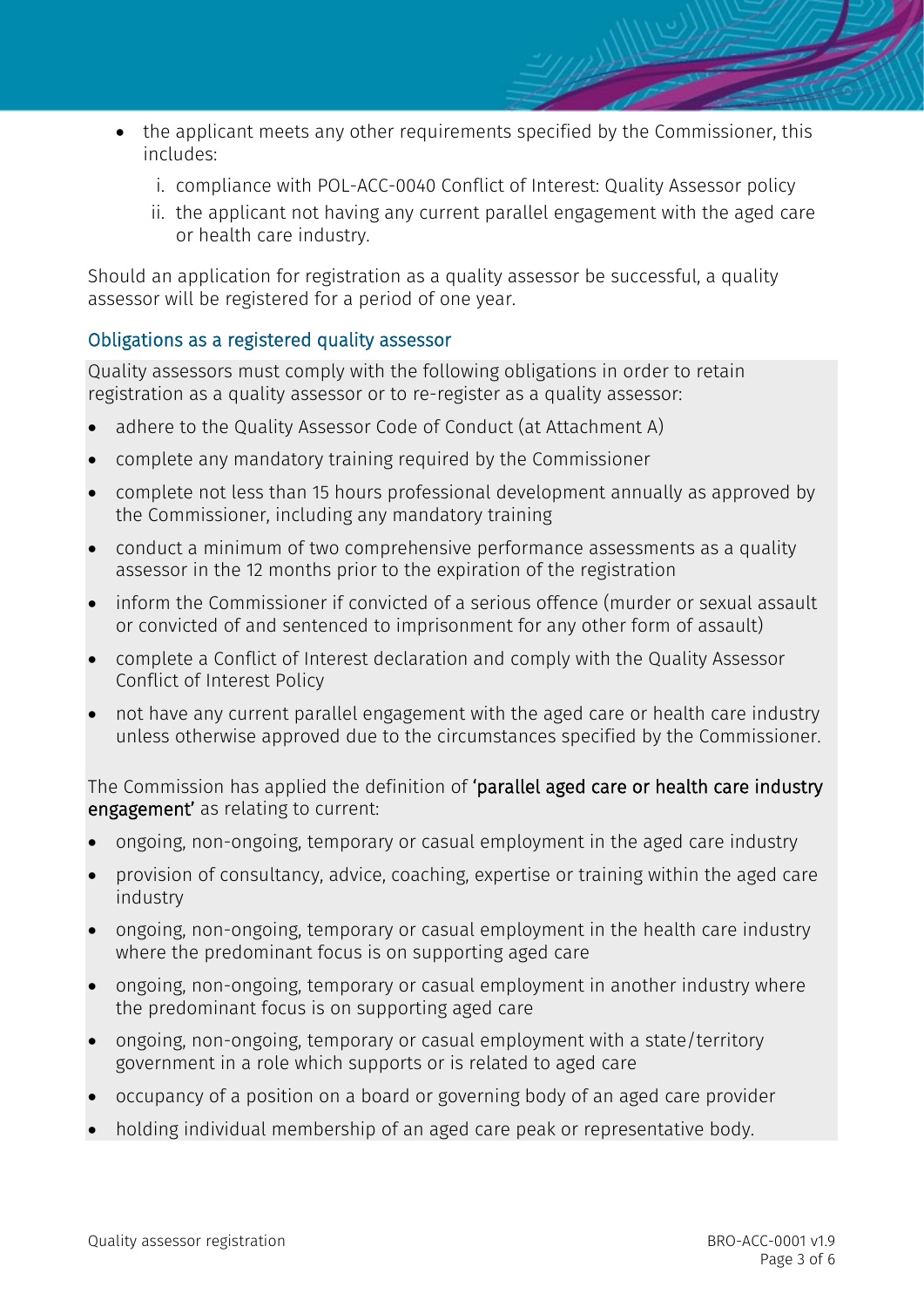

To maintain registration a quality assessor must apply to be registered as a quality assessor for a further period. Refer to the Quality Assessor re-registration information sheet on <u>our website</u>.<sup>3</sup> for more information about applying for re-registration for a further period.

## **Cancellation of quality assessor registration**

Registration as a quality assessor must be cancelled if:

- the person is convicted of murder or sexual assault
- the person is convicted of, and sentenced to imprisonment for any other form of assault
- the person requests, in writing, the Commissioner to do so.

Registration as a quality assessor may be cancelled if:

- the person's performance of the functions and exercise of the powers as a quality assessor has not been satisfactory
- the person has failed to comply with their obligations as a quality assessor or failed to fulfil any other requirement specified by the Commissioner.

If a quality assessor's registration is cancelled or if the quality assessor does not intend on re-registering, their identity card must be returned to the Commission. Under section 74(4) of the Commission Act, it is an offence if a person does not return their identity card within 14 days after ceasing to be a quality assessor.

## **Reconsideration of decision**

If a decision has been made to cancel or refuse a person's registration as a quality assessor, the person may request for the decision to be reconsidered by the Commission. The request must be made in writing, set out the reasons for the reconsideration and be given to the Commission within 14 days after being notified of the decision. For more information about the reconsideration process please refer to the Commission's website.<sup>4</sup>

## **Registration Collection Notice**

The Commission collects the following personal information from applicants to assess quality assessor registration:

- account details to pay for registrations
- personal details to undertake police checks
- contact detail information for ongoing correspondence
- professional details such as nurse registration or any health practitioner registrations
- details about experience with indigenous cultures
- photos for identification

<sup>-</sup><sup>3</sup> https://www.agedcarequality.gov.au/

<sup>4</sup> https://www.agedcarequality.gov.au/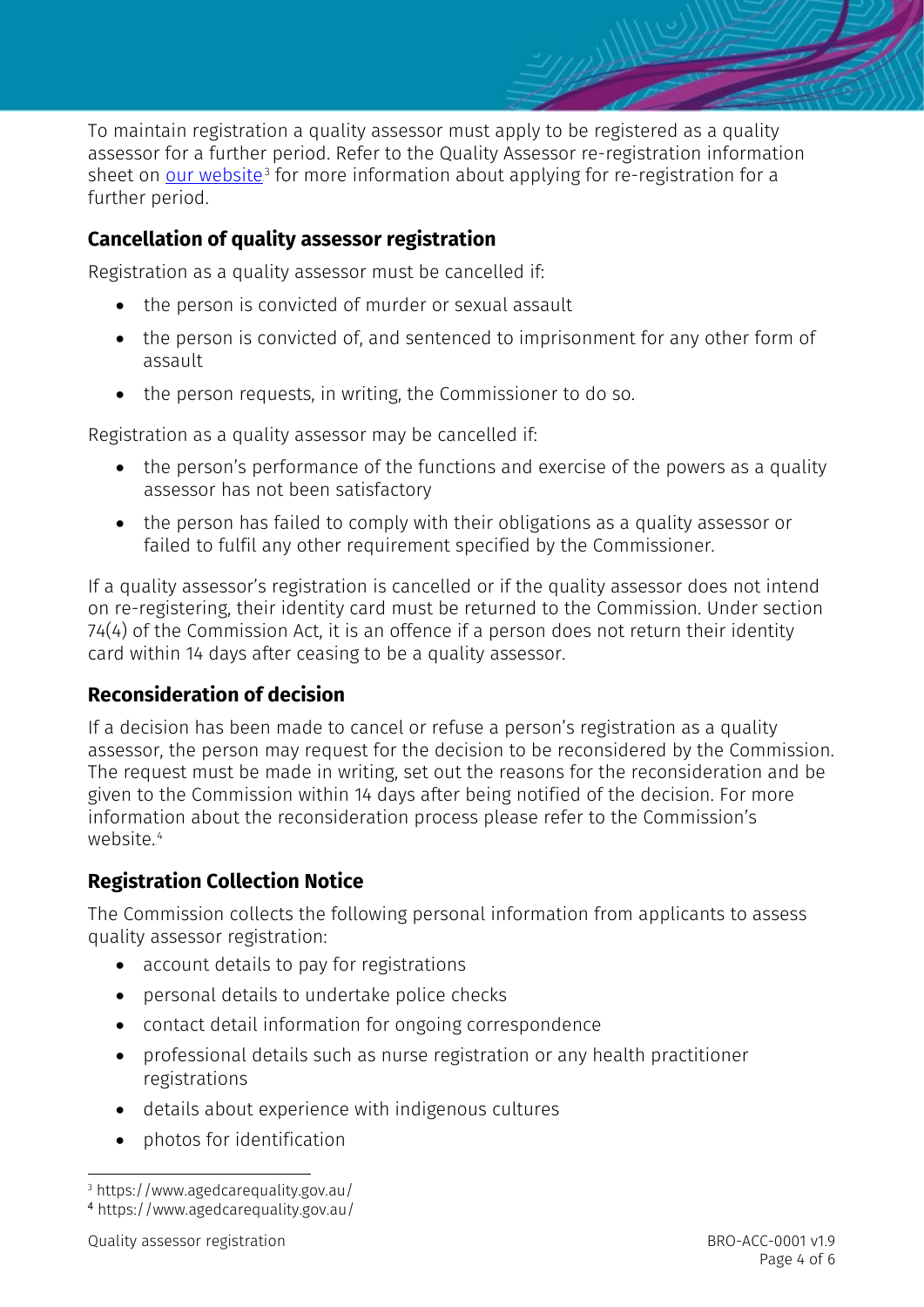- 
- assessor course results and any other mandatory training for registration
- professional development, education and training details
- details of conflicts of interest.

Quality assessor applicant personal information is kept on the Commission's secure servers.

The Commission will use and disclose personal information to assess quality assessor registration.

The Commission will disclose personal information to third parties such as the Australian Criminal Investigation Commission when undergoing a national police check. Please refer to the Australian Criminal Investigation Commission website for their privacy statement.

For more information about the Commission's privacy practices, including how to access or correct personal information provided to the Commission or make a complaint, see the privacy policy available on <u>our website</u><sup>5</sup> or contact the Commission by phone on 1800 951 822 or email: [hrservices@agedcarequality.gov.au.](mailto:hrservices@agedcarequality.gov.au)

## **Further information**

PO Box 773 Parramatta NSW 2124 Tel: 02 8831 1070 Email: [Registrar@agedcarequality.gov.au](mailto:Registrar@agedcarequality.gov.au)

 <sup>5</sup> https://www.agedcarequality.gov.au